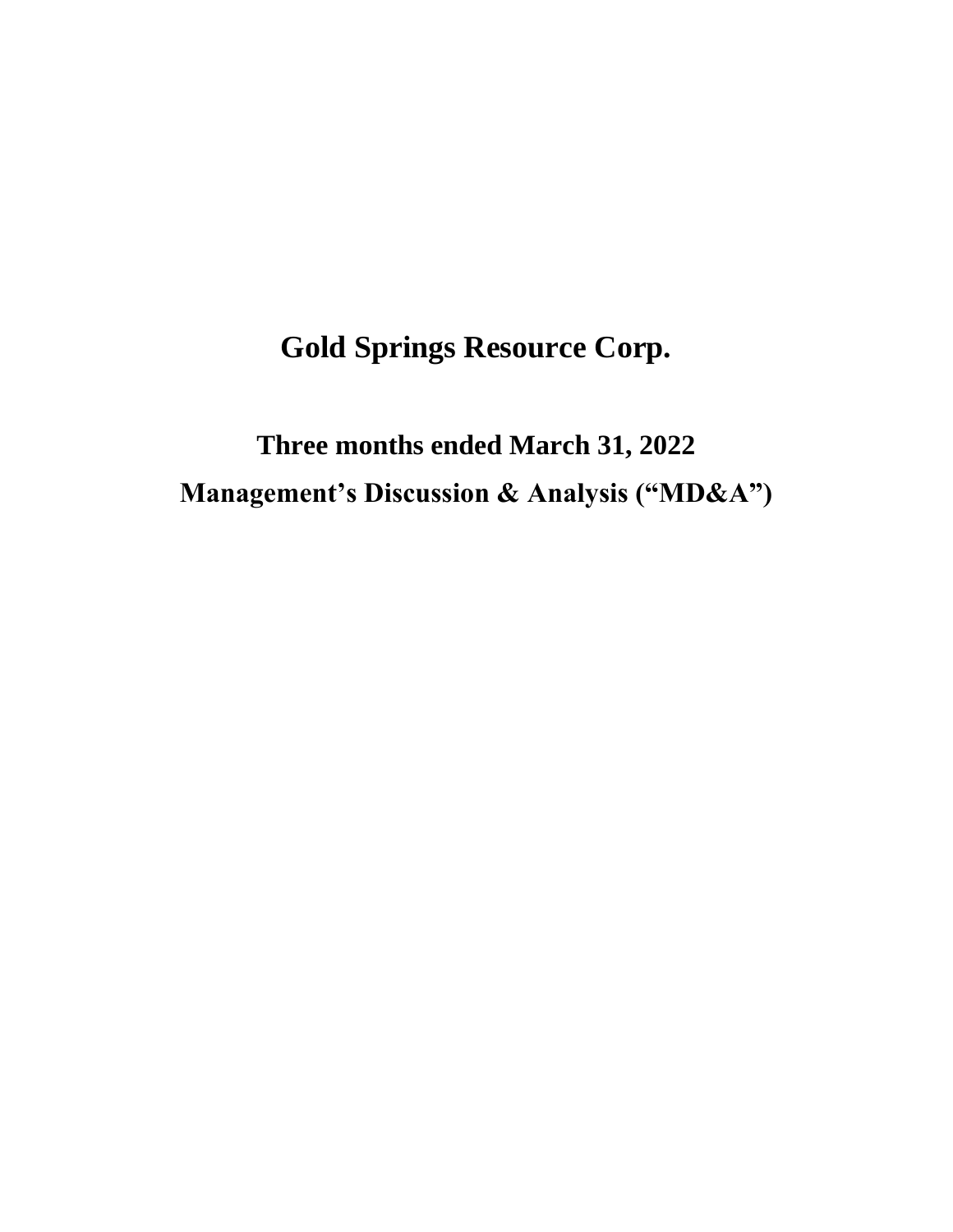## **INTRODUCTION**

The following information, prepared as of May 12, 2022, should be read in conjunction with the unaudited condensed interim consolidated financial statements of Gold Springs Resource Corp. ("GRC" or the "Company") for the three months ended March 31, 2022 and the audited consolidated financial statements for the year ended December 31, 2021 which have been prepared in accordance with International Financial Reporting Standards ("IFRS"). All amounts are expressed in U.S. dollars unless otherwise indicated.

This MD&A contains forward looking statements. For a description of the assumptions made in developing the forward-looking statements and the material factors that could cause the Company's actual results to differ materially from the forward-looking statements in this MD&A, please see the "Cautionary notes" and the "Risks and uncertainties" sections below.

## **GENERAL**

The Company is a growth focused mineral exploration company creating value through the exploration and development of the near-surface Gold Springs gold-silver project along the Nevada-Utah border. The Company's approach to business combines the team's track record of discovery and advancement of large projects, key operational and process expertise, and a focus on community relations and sustainable development. Management has extensive experience in the global exploration and mining industry.

The Company's common shares trade on the Toronto Stock Exchange ("TSX") under the stock symbol GRC and on the OTCQB Venture Market ("OTCQB") in the U.S. under the symbol GRCAF.

## **GOLD SPRINGS GOLD-SILVER PROJECT, USA AND OTHER HIGHLIGHTS**

The Company holds a 100% interest in the 78 square kilometre Gold Springs gold-silver project located on the Nevada-Utah border. An overview of the project can be found on the Company's website at [https://www.goldspringsresource.com/projects/gold-springs/.](about:blank) During the first quarter of 2022, the Company received the last assay results from the 2021 drilling program, completed detailed modelling of the different targets to prepare a resource update based on the 2021 drilling for the 4 existing resources and the 4 new discoveries, planned the 2022 drilling program. Planning has also been completed for an expanded ground based Controlled Source Audio-frequency Magneto- Tellurics ("CSAMT") geophysical survey which will cover most of our 33 targets and is now scheduled to begin in early July.

The 2022 drill program commenced at South Jumbo in April and includes 20,100 meters of RC drilling and 2,000 meters of core drilling. The focus and goal of the program is to extend the current resources along the Jumbo trend and to follow up on the four new discoveries at Tremor, Charlie Ross, White Point, and Homestake. Five new targets will also be tested at Midnight, the Horseshoe Extension, Pope, Snow, and Red Light. On April 25, 2022, the Company completed the first 6 holes of the 2022 drilling program around the South Jumbo resource and samples from these holes have been delivered to the laboratory for assay.

## *Exploration Plan for 2022*

The Company's plan is to rapidly advance towards pre-feasibility its 7,800 ha Gold Springs Project located in Nevada and Utah (USA). The 2022 drilling program is designed to expand the 4 existing resources, especially at "North Jumbo" and "South Jumbo", to conduct follow up drilling on the 4 significant new discoveries at "Tremor", "Charlie Ross", "White Point" and "Homestake", and to conduct new drilling on 5 targets at "Midnight", "Pope", "Red Light", "Snow" and "Horseshoe Extension". All of these targets are ready to drill with roads and drill pads constructed.

The core drilling, as part of the 2022 drill program, will test deeper portions of the system and be used to collect material for metallurgical testing. In addition, an expanded ground based CSAMT geophysical survey will cover most of the targets not covered in previous surveys to help with drill hole targeting. Baseline studies will be completed to advance the mine permitting process.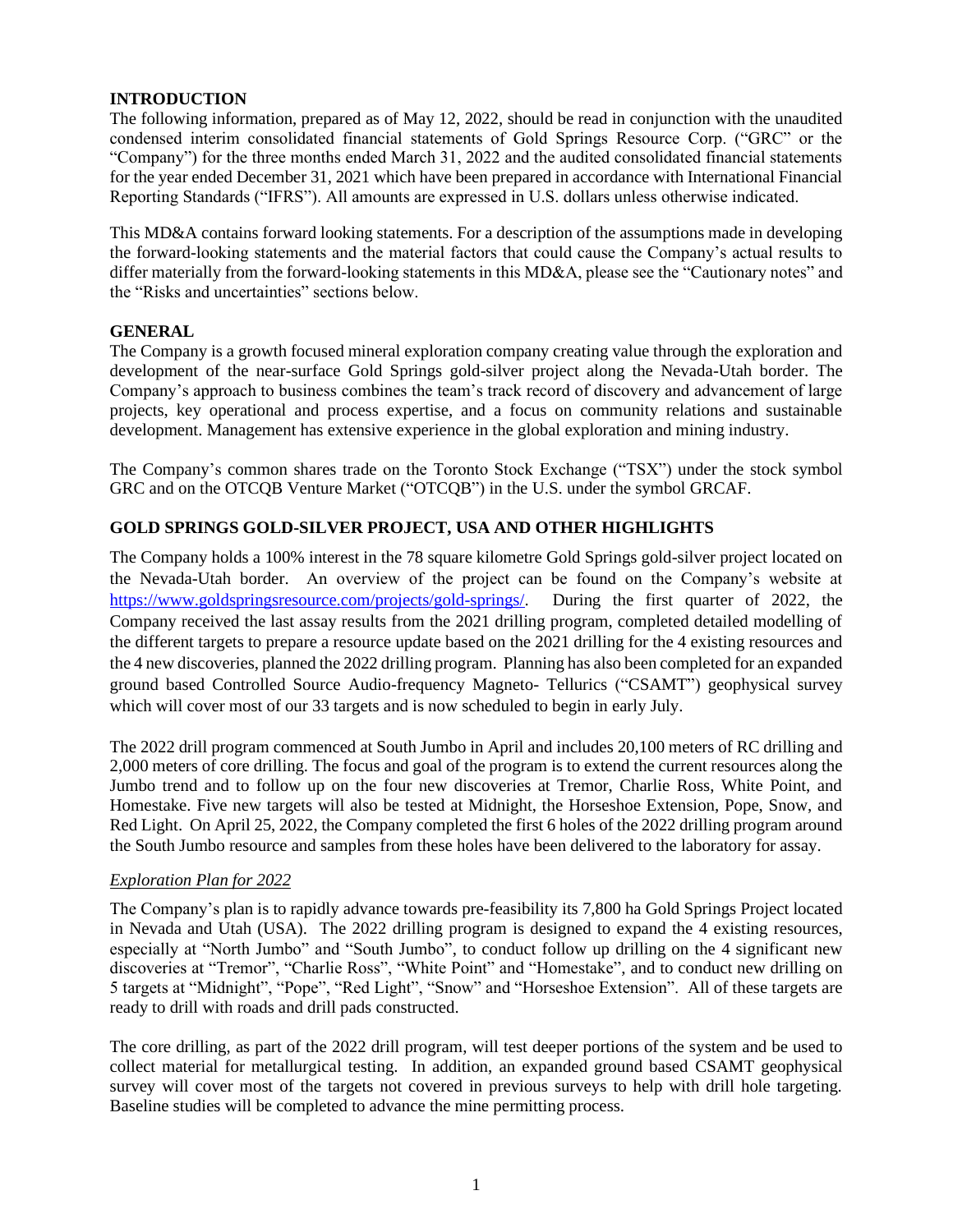The resource update based on the 2021 drilling is expected by the end of May 2022. A second RC drill will arrive in early June and will be deployed at White Point and Homestake, two of the new discoveries located on the Nevada portion of the project. The ground based CSAMT geophysical survey covering most of the 33 targets is scheduled to start in early July.

## *2022 Drilling*

The first 6 holes of the 2022 drilling program has been completed around the South Jumbo resource and samples from these holes have been delivered to the laboratory for assay. All 6 holes have hit veins and zones of stockwork veins and breccia development which are favorable for gold mineralization. For more details on the drill holes please refer to the Company's press releases filed on April 25, 2022.

News releases can be found on the Company's website (https://goldspringsresource.com/news/news/) or under the Company's profile on SEDAR at www.sedar.com.

## *Primary highlights by target:*

## *South Jumbo Resource*

The first 6 holes at South Jumbo are designed to expand the resource to the west and at depth, where hole E-21-012 intersected 5.37 g/t gold equivalent over 19.8 meters at the bottom of the hole. A total of 12-15 holes are planned for a first phase of the resource expansion effort at South Jumbo. Once these holes are completed and assays are received, a second phase of drilling will be designed to further expand the resource (see News Release April 25, 2022).

In previous years, in addition to drilling, the Company completed rock chip sampling, detailed target mapping, soil sampling, stream sediment sampling, and a property-wide set of geophysical surveys including Light Detection and Ranging ("LIDAR"), airborne Z-Axis Tipper Electromagnetic ("ZTEM") and ground based Controlled Source Audio-Frequency Magnetotelluric ("CSAMT"). The ZTEM and CSAMT geophysical surveys identified many structural features related to mineralization, and the Company has developed resources in the 8 kilometer Jumbo trend (the North Jumbo and South Jumbo resources), Grey Eagle and Thor trends. Geological work identified 33 surface targets with outcropping gold mineralization, the majority of which correspond to the ZTEM and CSAMT resistivity features. The gold-silver mineralization at North Jumbo, South Jumbo, Thor and Grey Eagle, remains open to expansion laterally and to depth as the drilling has typically only penetrated the top 150 metres vertically below the surface at North Jumbo (maximum drilled depth of 280 metres) 150 meters below surface at South Jumbo (maximum drilled depth of 190 meters) and 130 metres below the surface at Grey Eagle (maximum drilled depth of 262 metres).

## **RESULTS OF OPERATIONS**

During the three months ended March 31, 2022, the Company reported a net loss of \$243,313 (\$0.00 loss per share) compared to a net loss of \$457,080 (\$0.00 loss per share) reported during the three months ended March 31, 2021.

|                                                                      | 2022       | 2021       |
|----------------------------------------------------------------------|------------|------------|
|                                                                      | \$         |            |
| General and administrative expenses (excluding share-based payments) | (159, 638) | (221, 712) |
| Interest and other income                                            | 4,952      | 4,401      |
| Share of loss, and gain on dilution, of equity accounted investee    |            | (233, 933) |
| Other                                                                | (1,621)    | (3,807)    |
| Share-based payments                                                 | (87,006)   | (2,029)    |
| Net loss for the period                                              | (243, 313) | (457,080)  |

The general and administrative expenses (excluding share-based payments) have decreased from the comparable period in the prior year primarily due to a decrease in professional fees from \$61,374 for the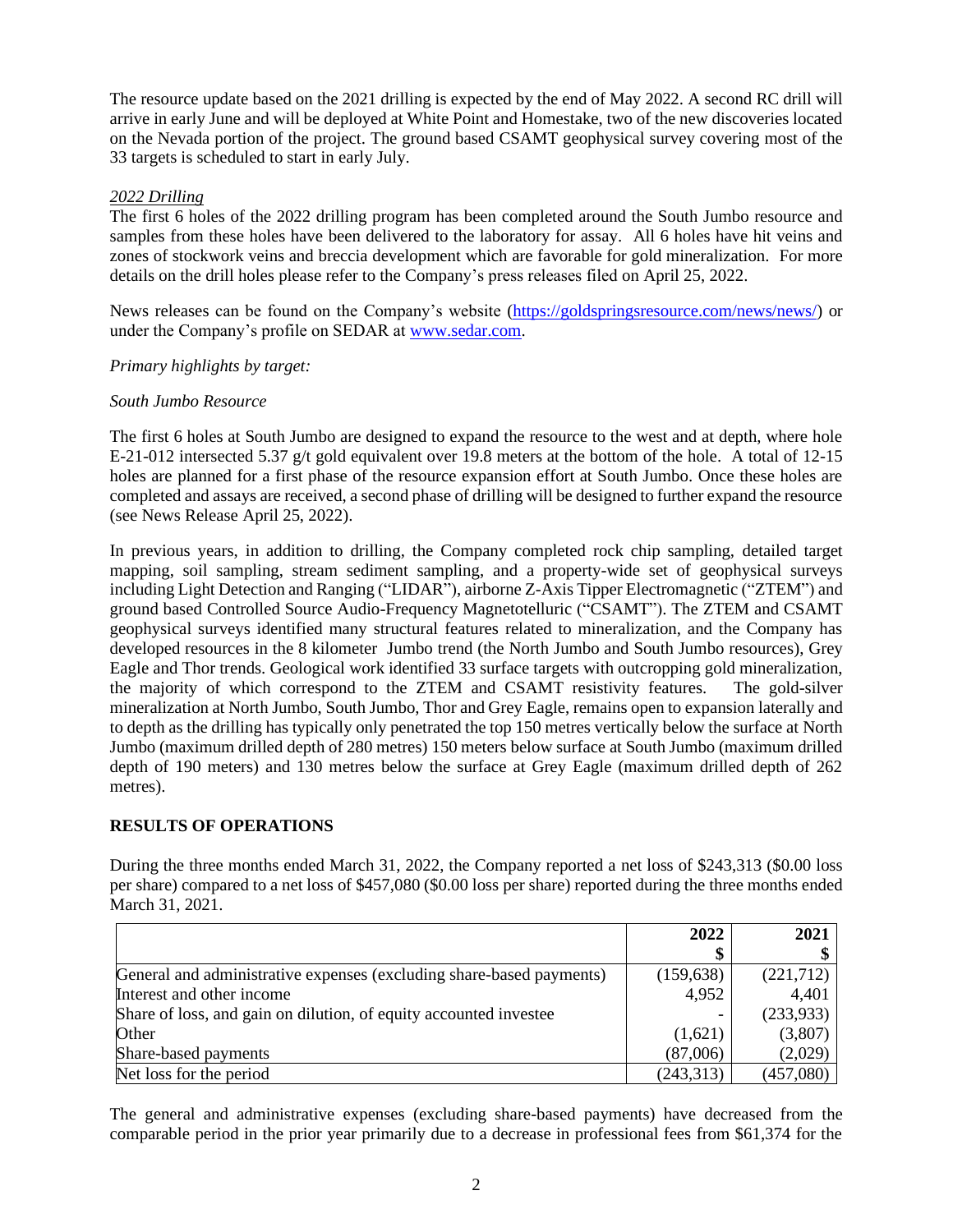three months ended March 31, 2021 to \$49,346 for the three months ended March 31, 2022, arising from a decrease in legal fees due a to reduction in general support needs, and a decrease in office and administration charges from \$29,331 for the three months ended March 31, 2021 to \$17,485 for the three months ended March 31, 2022, arising from a write off in the period ended March 31, 2021 of unrecoverable sales taxes which was not required in 2022.

The primary drivers for the change in net earnings for the three months ended March 31, 2022 compared with the same period ended March 31, 2021 are as a result of the share loss of equity accounted investee of \$nil (2021 – \$233,933) and share-based payments of \$87,006 (2021 - \$2,029).

# **CAPITAL EXPENDITURES AND INVESTING ACTIVITIES**

Total exploration spending for the three months ended March 31, 2022 was \$534,939, which was incurred on the Gold Springs project, prior to an offset of \$265,535 for Secured Rights consideration recognized for costs incurred under the Resource Expansion Program plus capitalization of aggregate sales costs for Secured Rights of \$23,493. Principal activities conducted at the Gold Springs project during the three months ended March 31, 2022 are in connection to the drilling program in progress. Refer to the condensed interim consolidated financial statements for a breakdown of costs incurred during the three months ended March 31, 2022.

## **FINANCING ACTIVITIES**

## *Share Capital Financings*

On March 8, 2022, the Company issued 350,000 common shares for the exercise of options for gross proceeds of \$32,642.

There were no financing activities during the three months ended March 31, 2021.

## S**UMMARY OF QUARTERLY RESULTS**

The following is selected financial data for the last eight quarters ending with the most recently completed quarter, being the three months ended March 31, 2022:

| Three months ended                         |                   |                            |                                 |                         |
|--------------------------------------------|-------------------|----------------------------|---------------------------------|-------------------------|
|                                            | March 31,<br>2022 | December 31,<br>2021<br>\$ | <b>September</b><br>30,<br>2021 | <b>June 30,</b><br>2021 |
| Total revenues                             | Nil               | Nil                        | Nil                             | <b>Nil</b>              |
| Net earnings (loss)                        | (243, 313)        | 2,258,144                  | (227, 849)                      | (454, 397)              |
| Net loss per share*<br>- Basic and diluted |                   |                            |                                 |                         |
| Deferred exploration costs#                | 534,939           | 98,443                     | 243,859                         | 529,768                 |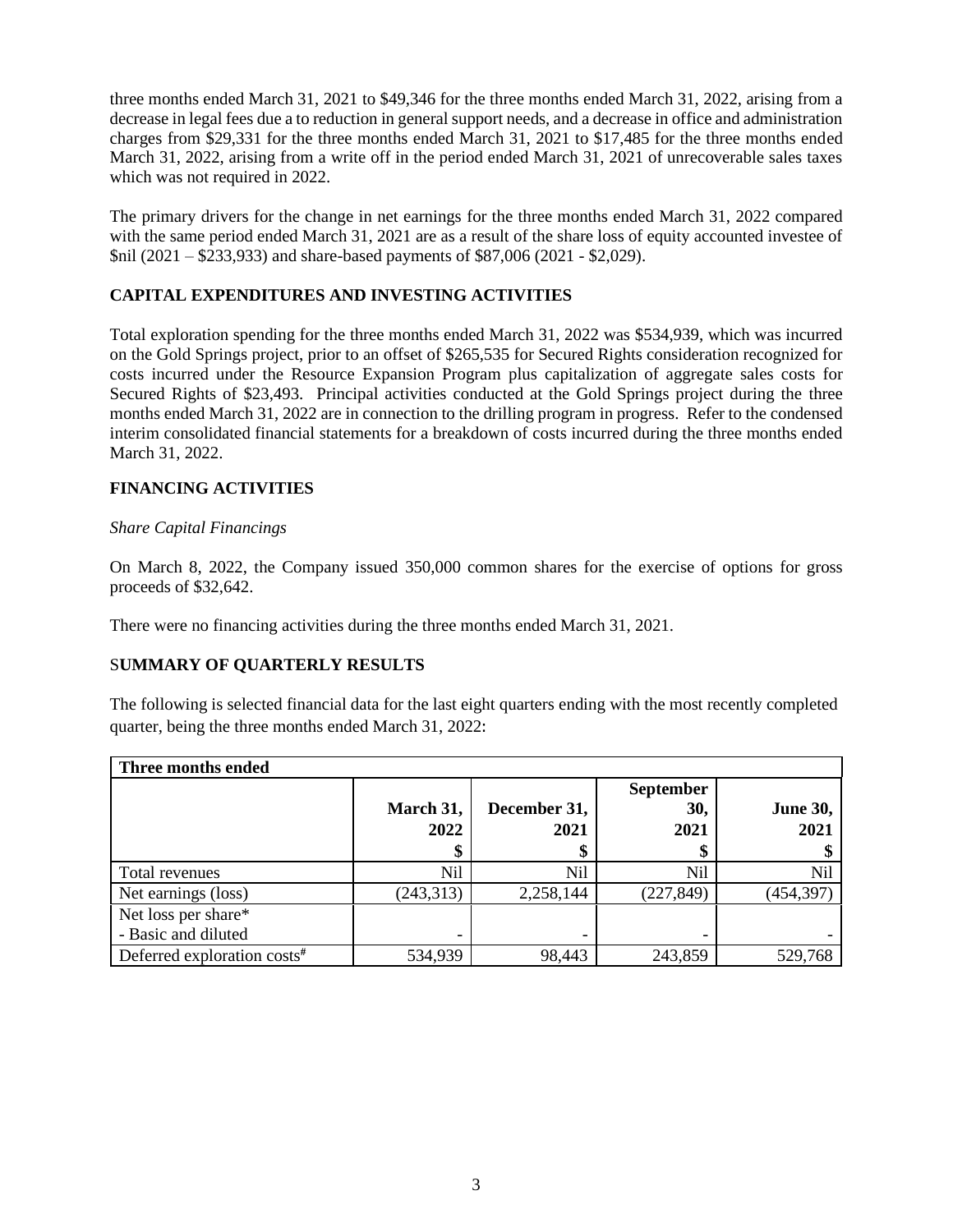| Three months ended                         |                   |                            |                                 |                         |
|--------------------------------------------|-------------------|----------------------------|---------------------------------|-------------------------|
|                                            | March 31,<br>2021 | December 31,<br>2020<br>\$ | <b>September</b><br>30,<br>2020 | <b>June 30,</b><br>2020 |
| Total revenues                             | Nil               | Nil                        | Nil                             | Nil                     |
| Net loss                                   | (457,080)         | (519, 481)                 | (242, 551)                      | (231, 134)              |
| Net loss per share*<br>- Basic and diluted |                   |                            |                                 |                         |
| Deferred exploration costs                 | 268,710           | 396,648                    | 495,209                         | 208,028                 |

*\* The aggregate of quarterly net loss per share may not equal the annual equivalent due to rounding.*

*# These figures are revised to reflect the impact, on the September 30, 2021 and June 30, 2021 quarterly financial statements, of the finalized accounting approach, applied during Q4 2021, to the recognition and allocation of the consideration from the Gold Springs Secured Rights sale as part of the Resource Expansion Program.*

The Company recorded a gain of \$2,607,101 from the completion of the sale of its investment in World Copper to Wealth during the three months ended December 31, 2021. During the quarter ended September 30, 2021, the Sale Agreement resulted in the investment in associate meeting the criteria as an asset held for sale under IFRS 5 which resulted in a transfer, from investment in associate, to assets held for sale upon reclassification. Prior to entering into the Sale Agreement, and the transfer to assets held for sale, the Company recognized its share of losses from its equity accounted investment in World Copper.

# **LIQUIDITY AND CAPITAL RESOURCES**

The Company's aggregate operating, investing and financing activities during the three months ended March 31, 2022 resulted in a net cash outflow of \$256,860. As at March 31, 2022, the Company had a working capital of \$3,554,466 (\$3,947,988 as at December 31, 2021). As at March 31, 2022 the Company had a redemption liability of \$131,694 (December 31, 2021 - \$131,694) representing amounts not yet claimed for redemption by prior Class B shareholders. This liability is supported by redemption funds of the same amount remaining held in trust with the Company's Transfer Agent.

The Company is dependent upon share issuances to provide the funding necessary to meet its general operating expenses and will require additional financing to continue to explore its mineral property. The recoverability of amounts shown as mining claims and deferred exploration costs is dependent upon the discovery of economically recoverable reserves, the Company's ability to obtain financing to develop its mineral property, and the ultimate realization of profits through future production from, or sale of, the property.

## **CONTINGENCIES**

The Company may be subject to various contingent liabilities that occur in the normal course of operations. The Company is not aware of any pending or threatened proceedings that would have a material adverse effect on the consolidated financial condition or future results of the Company.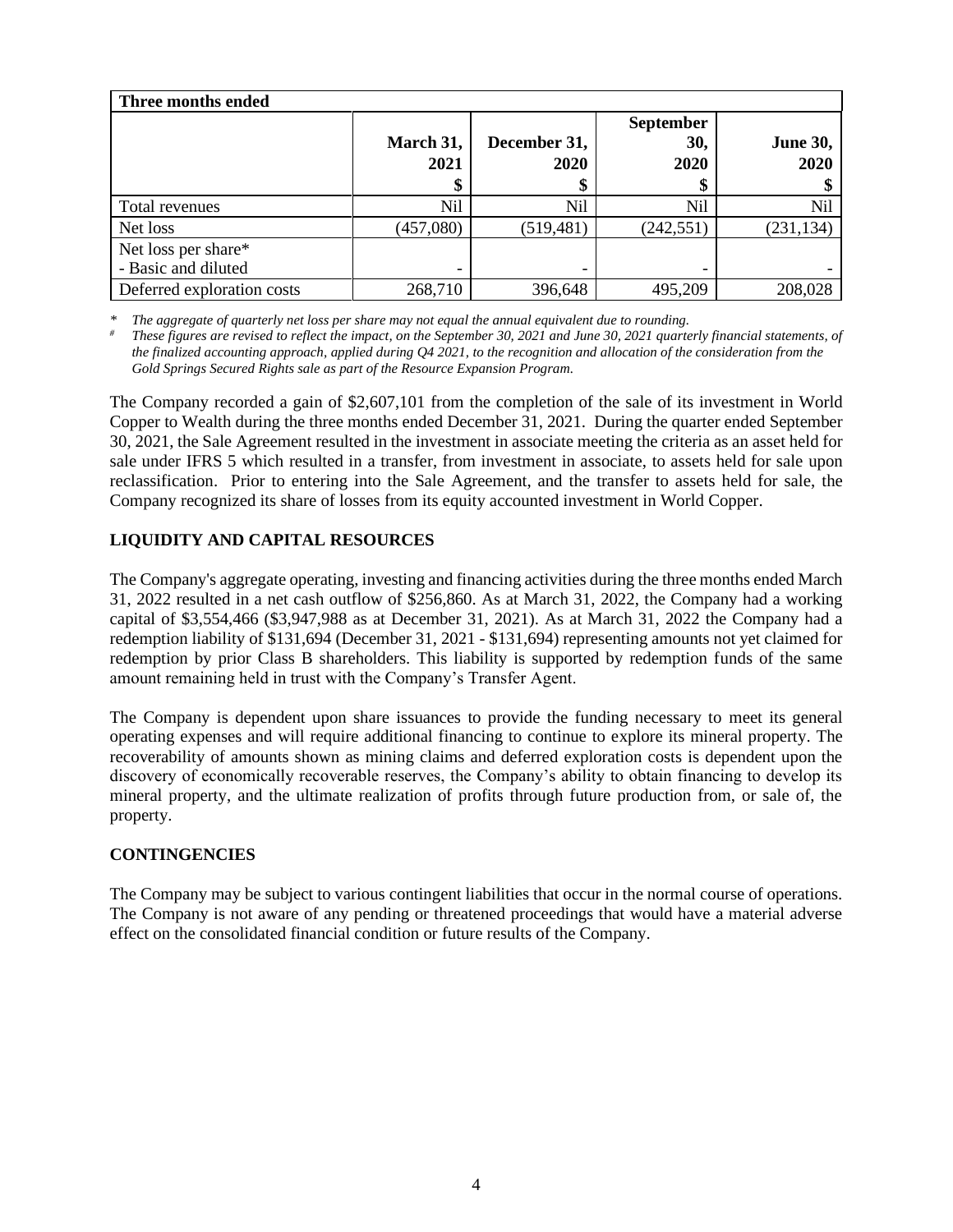## **RELATED PARTY TRANSACTIONS**

Key management includes all the Officers and Directors of the Company. The compensation paid or payable to key management for services during the three months ended March 31, 2022 and 2021 is as follows:

|                      | 2022    | 2021    |
|----------------------|---------|---------|
|                      | \$      | \$      |
| Directors' fees      | 10,950  | 14,400  |
| Professional fees    | 54,881  | 6,044   |
| Wages and benefits   | 46,250  | 92,500  |
| Share-based payments | 88,588  | 811     |
|                      | 200,669 | 113,755 |

The Company's related parties consist of the Company's officers or companies associated with them, including (i) Gowling WLG (Canada) LLP which is a legal firm in which Tina Woodside-Shaw, the Chair and a director of the Company, is a partner, (ii) Malaspina Consultants Inc. ("Malaspina"), a consulting company in which Killian Ruby, the CFO of the Company, is President & CEO, and (iii) Reial Consulting & Investment SA ("Reial"), a consulting company in which Antonio Canton, the President & CEO and a director of the Company, is the President & CEO. Professional fees represent amounts charged to the Company by Malaspina for CFO services and Reial for CEO services during the year ended December 31, 2021.

The Company incurred the following additional expenditures with related parties during the three months ended March 31, 2022 and 2021 that were charged by related parties. All transactions with related parties have occurred in the normal course of the Company's operations and have been measured at the exchange amounts agreed to by the Company and the related parties.

|                                        | 2022   | 2021   |
|----------------------------------------|--------|--------|
|                                        | ۱D     | ۱J     |
| Deferred financing fees <sup>(2)</sup> | 11,504 |        |
| Professional fees $(1)$                | 28,751 | 45,653 |
|                                        | 40,255 | 45,653 |

*(1) paid primarily to Gowling WLG (Canada) LLP and Malaspina Consultants Inc.* 

*(2) paid primarily to Gowling WLG (Canada) LLP for legal services regarding financing transactions.*

Included in accounts payable and accrued liabilities at March 31, 2022 is an amount of \$81,135 (December 31, 2021 - \$56,213) due to related parties. These amounts are non-interest bearing and have no specific terms of repayment.

## **FINANCIAL INSTRUMENTS**

The Company's financial instruments as at March 31, 2022 consist of cash and cash equivalents, restricted cash, receivables, reclamation deposits, accounts payable, redemption obligations, and loan payable which are all classified as amortized cost.

## **Fair Value of Financial Instruments**

The Company classified the fair value of the financial instruments according to the following fair value hierarchy based on the amount of observable inputs used to value the instruments:

• Level 1 – Values based on unadjusted quoted prices available in active markets for identical assets or liabilities as of the reporting date.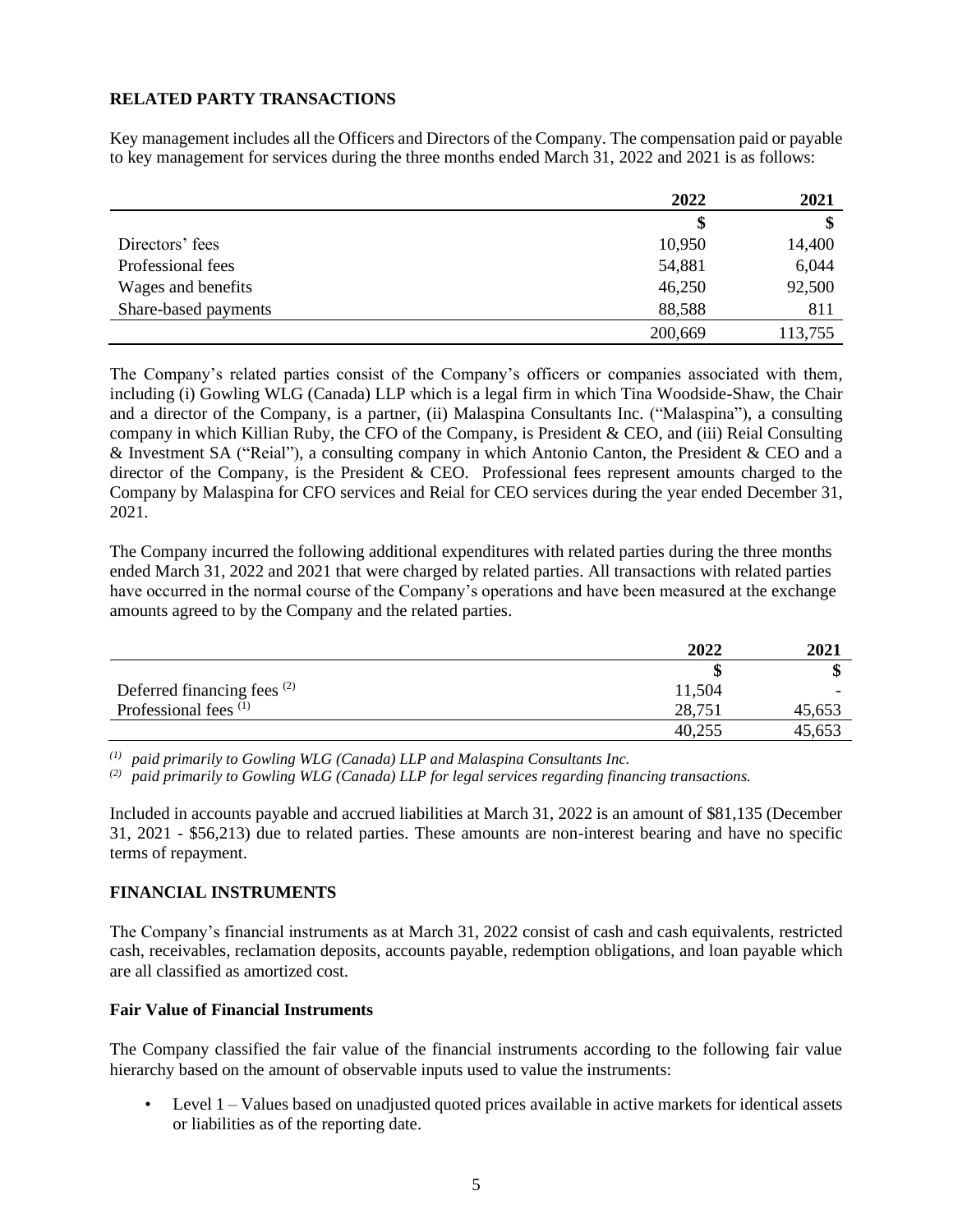- Level 2 Values based on inputs, including quoted forward prices for commodities, time value and volatility factors, which can be substantially observed or corroborated in the marketplace. Prices in Level 2 are either directly or indirectly observable as of the reporting date.
- Level 3 Values based on prices or valuation techniques that are not based on observable market data.

The Company's activities expose it to a variety of financial risks: market risk (including, primarily, currency risk and interest rate risk), credit risk and liquidity risk. There have been no changes in any risk management policies since December 31, 2021. At March 31, 2022 the Company's primary exposure to financial instrument risk is from exposure to currency exchange rate risks to the extent of its activities in the U.S. and/or in currencies which are not the functional currency of the economic environment in which the Company or its subsidiaries operate. Based on this exposure as at March 31, 2022 a 5% change in exchange rates could give rise to a change in the net loss by approximately \$1,000 (December 31, 2021 - \$22,000), which is primarily driven by the parent Company's USD cash balance of \$48,000 at March 31, 2022 (December 31, 2021 - \$390,000) (because the parent Company has a Canadian Dollar functional currency). The Company does not use derivative financial instruments to reduce its foreign exchange exposure.

# **OUTLOOK**

The Company's focus for 2022 is on the exploration and expansion of the mineral resources at its Gold Springs project in Nevada and Utah, USA, to achieve pre-feasibility and to make the Company attractive to major gold mining companies.

## **OFF-BALANCE SHEET ARRANGEMENTS**

The Company has not entered into any material off-balance sheet arrangements such as guarantee contracts, contingent interests in assets transferred to unconsolidated entities, derivative financial obligations, or with respect to any obligations under a variable interest equity arrangement, other than as already disclosed in this MD&A.

## **DISCLOSURE CONTROLS AND PROCEDURES AND INTERNAL CONTROLS OVER FINANCIAL REPORTING**

The Company's management, with the participation of the Chief Executive Officer and the Chief Financial Officer, engaged external consultants to evaluate the effectiveness of the Company's disclosure controls and procedures (as defined in the rules of the Canadian Securities Administrators ("CSA")) as at December 31, 2021, and have concluded that such disclosure controls and procedures are effective to ensure that information required to be disclosed by the Company in reports that it files or submits under Canadian securities laws is (i) recorded, processed, summarized and reported within the time periods specified in Canadian securities laws and (ii) accumulated and communicated to the Company's management to allow timely decisions regarding required disclosure.

Management is also responsible for establishing and maintaining adequate internal control over financial reporting for the Company. Management has engaged external consultants, who used the Committee of Sponsoring Organizations of the Treadway Commission ("COSO") control framework (2013) to evaluate the effectiveness of the Company's internal control over financial reporting. As of December 31, 2021, management assessed the effectiveness of the Company's internal control over financial reporting and concluded that such internal control over financial reporting is effective and that there are no material weaknesses in the Company's internal control over financial reporting that have been identified by management.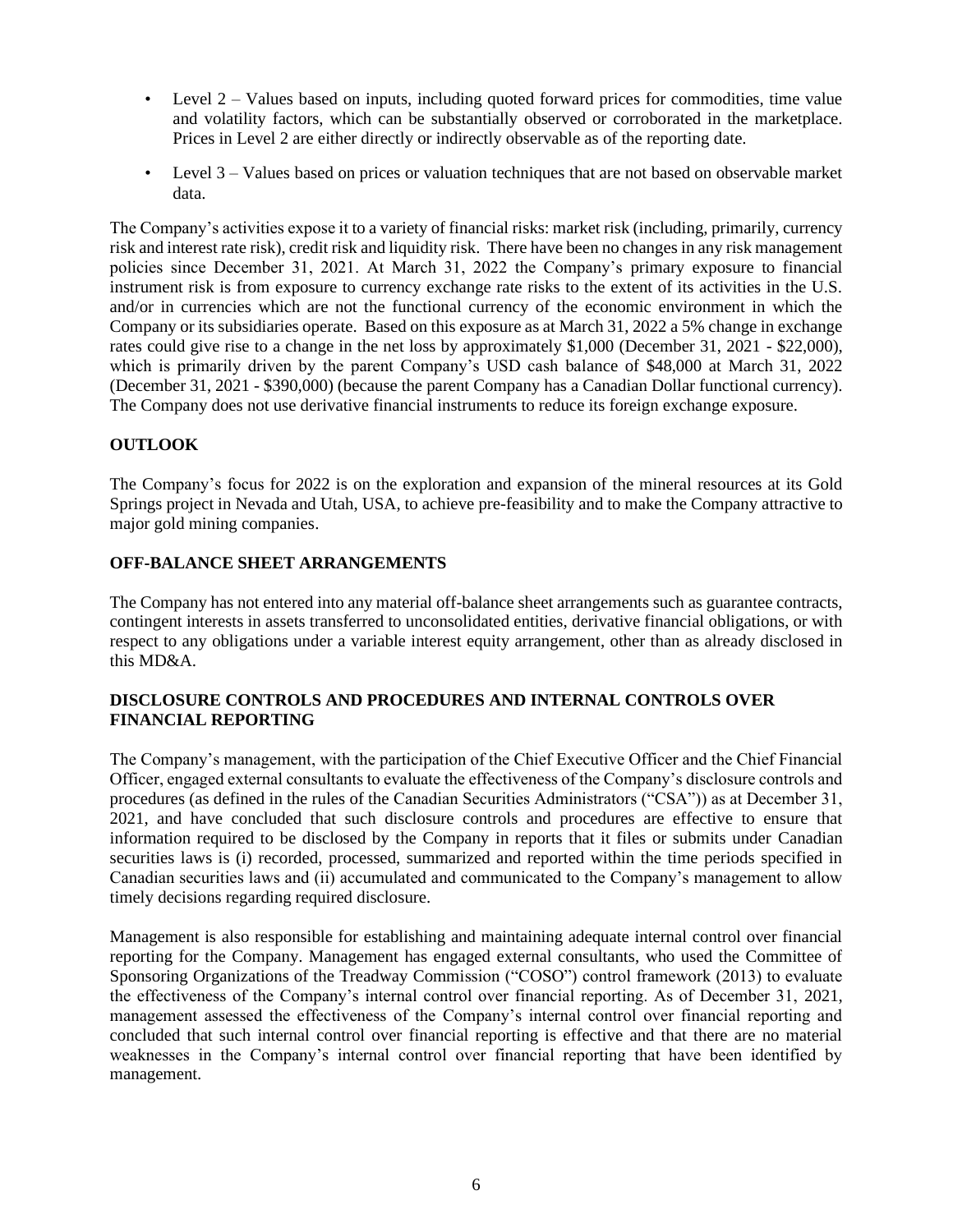As of the date of this report, management is not aware of any change in the Company's internal control over financial reporting that has materially affected, or is reasonably likely to materially affect, the Company's internal control over financial reporting since the date of last year's MD&A.

It should be noted that all internal control systems, no matter how well designed, have inherent limitations. Therefore, even those systems determined to be effective can provide only reasonable assurance with respect to financial statement preparation and presentation.

# **CRITICAL ACCOUNTING ESTIMATES AND JUDGMENTS**

The preparation of the annual consolidated financial statements requires management to make judgments, estimates and assumptions that affect the application of policies and reported amounts of assets, liabilities and expenses.

The estimates and associated assumptions are based on historical experience and various other factors that are believed to be reasonable under the circumstances, the results of which form the basis of making judgments about carrying values of assets and liabilities that are not readily apparent from other sources. Actual results may differ significantly from these estimates. The estimates and underlying assumptions are reviewed on an ongoing basis. Significant estimates are made to determine the fair-value of share-based payments, warrants and the cost of investment in associate, as well as the carrying value of advances for Gold Springs Project exploration costs.

Significant accounting judgements are made in particular with regard to the Company's ability to continue as a going concern and the assessment of impairment to the carrying value of mineral properties.

For further discussion related to critical accounting estimates and judgements, please refer to the Company's annual Management's Discussion and Analysis for the year ended December 31, 2021 and the condensed interim financial statements for the three months ended March 31, 2022 available on SEDAR at [www.sedar.com.](about:blank)

## **OUTSTANDING SHARE DATA**

The Company has an unlimited number of unauthorized common shares without par value.

| <b>Type of Security</b> | <b>Common shares</b> |
|-------------------------|----------------------|
| As of May 12, 2022      | (number)             |
| Issued and outstanding  | 256,349,943          |
| Stock options           | 16,002,500           |
| Share purchase warrants | 3,000,000            |
| <b>TOTAL DILUTION</b>   | 275,352,443          |

## **RISKS AND UNCERTAINTIES**

The Company is exposed to a number of risks and uncertainties that are common to other mineral exploration companies. Exploration for and the development of mineral resources involves a high degree of risk. The cost of conducting programs may be substantial and the likelihood of success is difficult to assess. The industry is capital intensive and is subject to variations in commodity prices, market sentiment, inflation and other risks. For further discussion related to risks and uncertainties, please refer to the Company's annual information form and annual Management's Discussion and Analysis for the year ended December 31, 2021 available on SEDAR at [www.sedar.com.](about:blank)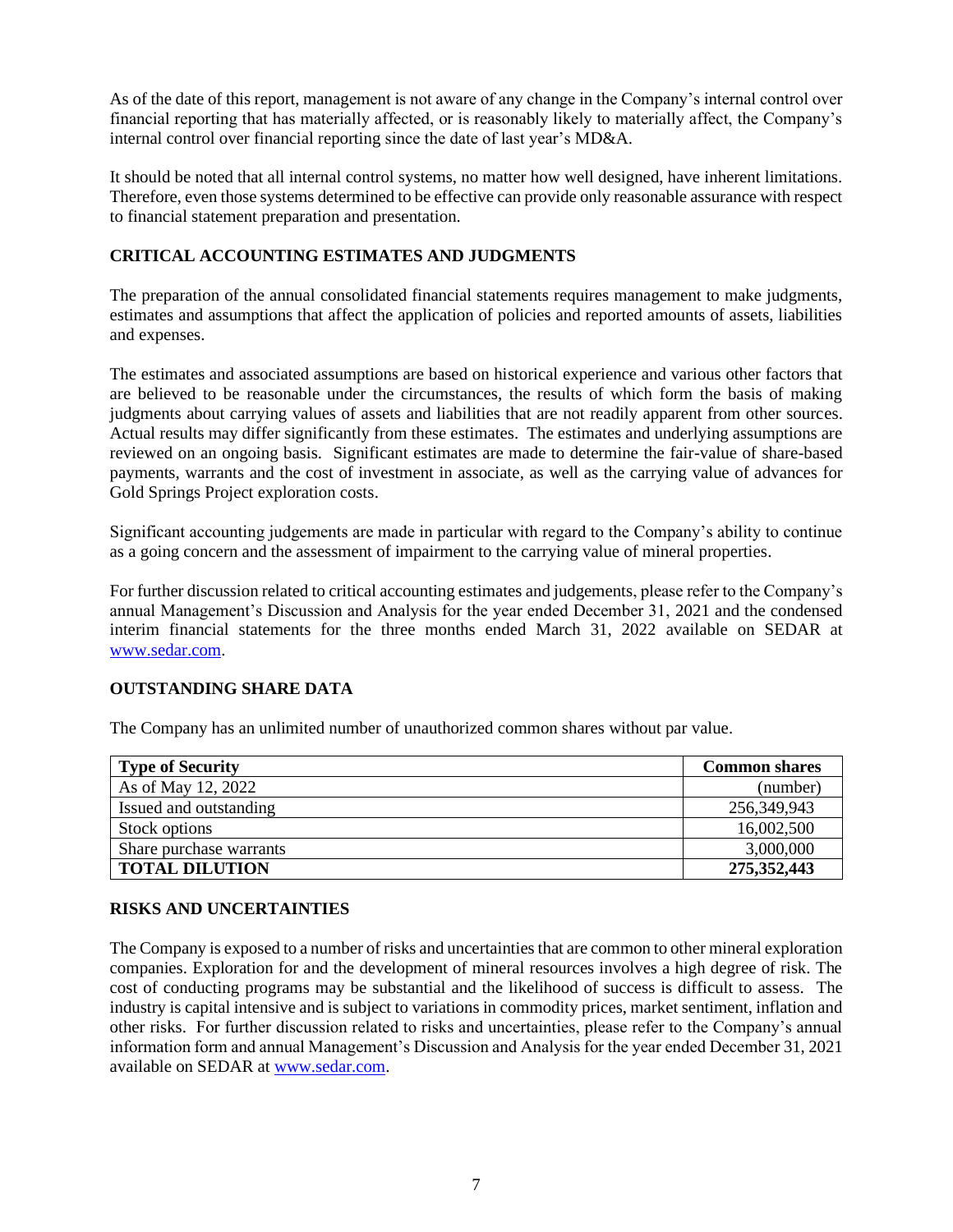#### **Cautionary note regarding forward-looking statements**

*Certain statements contained herein constitute "forward-looking information" or "forward-looking statements" under applicable securities laws ("forward-looking statements"). Forward-looking statements look into the future and provide an opinion as to the effect of certain events and trends on the business. Forward-looking statements may include words such as "will", "may", "expand", "continue", "estimated", "potential", "contingent", "develop", "plan", "future", "indications", "further", "could", "would', "expected", "nearing", "believes", "envisions", "ongoing", "possible", "creating", "advancing", "realization" and "pursuing" and similar expressions. This MD&A contains forwardlooking statements. These forward-looking statements are based on current expectations and various estimates, factors and assumptions and involve known and unknown risks, uncertainties and other factors. Information concerning mineral resource estimates, the PEA, the interpretation of exploration programs, drill results and metallurgical testing, as such information constitutes a prediction of what mineralization might be found to be present and economically mineable if and when a project is actually developed, statements with respect to the secured rights offering and the timing and closing of future tranches, the gross proceeds of the secured rights offering, the use of proceeds from the secured rights offering, the occurrence of an Exit Transaction or a Non-Exit Transaction Payment Triggering Event, the planned expansion of the gold and silver resources and Resource Expansion Program at the Gold Springs project and the acquisition of the Gold Springs project by an acquirer may all be considered as forward-looking statements.*

*Readers are cautioned not to place undue reliance on these statements as the Company's actual results, performance or achievements may differ materially from any future results, performance or achievements expressed or implied by such forward-looking statements if known or unknown risks, uncertainties or other factors affect the Company's business, or if the Company's estimates or assumptions prove inaccurate. Therefore, the Company cannot provide any assurance that forward-looking statements will materialize. Factors that could cause results or events to differ materially from current expectations expressed or implied by the forward-looking statements, include, but are not limited to, risks of the mineral exploration industry which may affect the advancement of the Gold Springs project, including possible variations in mineral resources or grade, recovery rates, metal prices, capital and operating costs, and the application of taxes, availability of sufficient financing to fund further required work in a timely manner and on acceptable terms, availability of equipment and qualified personnel, failure of equipment or processes to operate as anticipated, changes in project parameters as plans continue to be refined; the availability and cost of funds; additional closings of the Offering; uncertainties and risks relating to the expansion of the Gold Springs project and Resource Expansion Program, potential risks and uncertainties relating to the ultimate geographic spread of the novel coronavirus (COVID-19), the severity of the disease, the duration of the COVID-19 outbreak, actions that may be taken by governmental authorities to contain the COVID-19 outbreak or to treat its impact and the potential negative effects of COVID-19 on the global economy and financial markets; and other risks related to our business and the Offering and other risks more fully described in the Company's Annual Information Form filed and publicly available on SEDAR at [www.sedar.com.](about:blank) The assumptions made in developing the forward-looking statements include: the accuracy of current resource estimates and the interpretation of drill, metallurgical testing and other exploration results; the continuing support for mining by local governments in Nevada and Utah, the availability of equipment and qualified personnel to advance exploration projects; and execution of the Company's existing plans and further exploration and development programs for its projects, which may change due to changes in the views of the Company or if new information arises which makes it prudent to change such plans or programs.*

*Subject to applicable laws, the Company assumes no obligation to update or revise any forward-looking statement, whether as a result of new information, future events or any other reason. Unless otherwise indicated, forward-looking statements in this MD&A describe the Company's expectations as of May 12, 2022.*

*Readers are also cautioned that the preliminary economic assessments in this MD&A are preliminary in nature and include inferred mineral resources that are considered too speculative geologically to have the economic considerations applied to them that would enable them to be categorized as mineral reserves and*